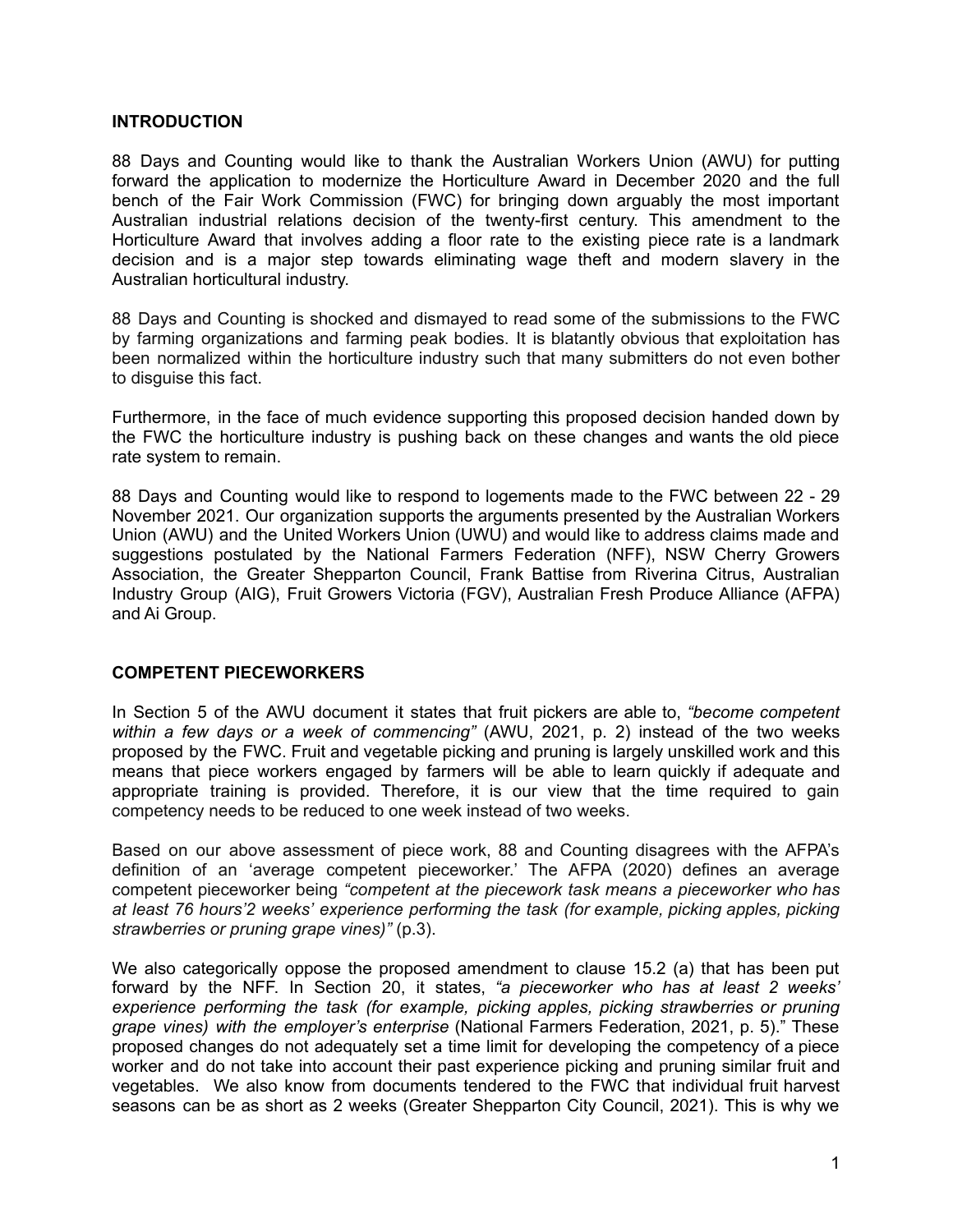believe this proposed change by the NFF will create a loophole for farmers to continue exploiting piece workers meaning the chronic underpayment of these workers will continue.

The NSW Cherry Growers Association (2021) argue that new pieceworkers in the horticulture industry should be classified as apprentices or trainees so that they can be paid a lower rate. However, there is no equivalence between pieceworkers who are new entrants to the horticulture industry and apprentice or trainee electricians. Unlike apprentice electricians farmwork by comparison is seasonal, and can be as short as two weeks (Greater Shepparton City Council, 2021) and there is relatively little ongoing work in the industry. Furthermore electricians are responsible for installing, repairing and maintaining electrical systems and leave their apprenticeship with a lifelong skill that is highly valued and highly remunerated. In contrast your typical pieceworker is engaged in picking and pruning fruit and vegetables and therefore can learn the job relatively quickly if provided adequate and appropriate training. This is why 88 Days and Counting is recommending the training period be reduced to one week and it seems severely unfair that these new entrants be paid piecework at \$13.23 per hour which would amount to severe underpayment.

Additionally, the Greater Shepparton Council (2021) states that, "*new entrants to seasonal harvest work are not immediately productive. It can take the average worker about two weeks of picking to reach a level where their piecework rate exceeds their hourly rate, which is the formula whereby pieceworker rates are set" (p,2).* Whilst the original intention of the Horticulture Award was to set piece rates at least 15% above the minimum hourly rate for 'average competent employees' (Fair Work Commission, nd(a), we know the reality for pieceworkers is vastly different.

We would like to draw the council's attention to research studies that clearly indicate that many pieceworkers fit the definition of modern slaves (APHEDA, 2020) as they are severely underpaid or not paid at all and often have their wages stolen from them. In addition a study undertaken by the Migrant Worker Center (2020) found that, *"78% of survey respondents were underpaid at some point when working in the horticulture industry"* (p. 6) with workers being paid as little as \$1 per hour (Migrant Worker Center, 2020).

We also would like to remind farming organizations that it is illegal to underpay their workers. Based on this knowledge we would like to know why the practice mentioned by Mr Battisel in his statement is prevalent within the horticulture industry. Battisel (2021) states, *"some are retirees who just want to work to supplement their pension……….. in turn potentially doubling the picking cost for some of the picking for the work done by slower workers on hourly rate"* (p.1). Why aren't retirees and pensioners entitled to minimum wage having the ability to earn fair remuneration for a fair day's work?

## **FLOOR RATES vs. NEGOTIATED PIECE RATES**

We concur with the AWU in relation to Section 7 where they agreed with the proposed FWC's decision to set a floor rate as part of piece rates. We also agree with Section 6 proposed by the AWU (2021), *"piece rates are generally not the product of any general agreement between the employer and an employee, but rather unilateral;y determined by the grower and presented to the employee on a 'take it or leave it' basis* (p. 2). This is especially the case for Working Holiday Makers (WHM) and Pacific Islander Workers who are engaged in farm work under the Seasonal Worker Program (SWP).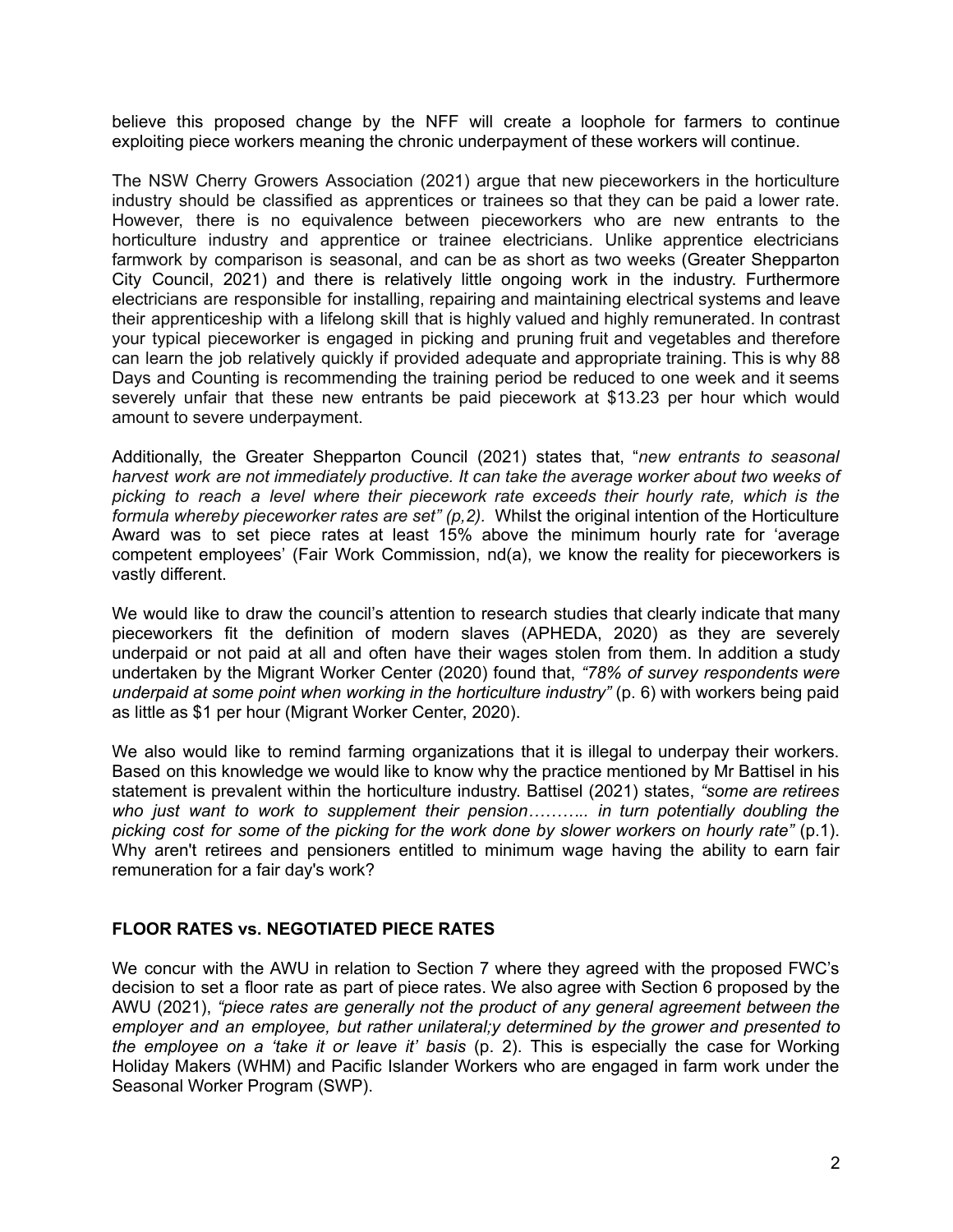However, reading many of the statements made to the FWC, 88 Days and Counting would like to pose this question to the submitters. Why would having a minimum award wage be an issue if the industry was already paying an 'average competent piece worker' a piece rate that is 15% above the minimum hourly rate?

It seems to 88 Days and Counting that many farmers are not aware of their responsibilities under the old act and not across the amendments that have been proposed by the FWC. This is evidenced in the submission made by Battisel (2021), where he argues, *"why must all the average competent employee earn at least 15% more per than the minimum rate. Sometimes they earn 50% more than hourly rate some time only 10% why does it need to have a constant number farming is not constant some blocks are better than others this will mean we will need to keep adjusting the peace picking rate sometimes on a daily basis" (p.2).* Farmers have nothing to be worried about as they will not be penalized for paying highly productive piece workers an uplift that is above the floor rate. This means if Mr Battisel is engaging a piece worker whose productivity warrants a remuneration of 50% above the floor rate then there is nothing holding him back from doing so.

Furthermore, 88 Days and Counting believe based on statements made by a number of farming organizations that there seems to be a floor rate should not be an impediment to the operation of a business. One such statement has been made by Mr Battisel (2021), "*the pickers usually tell the farmers what they want to be paid according to the crop and conditions they are working* in. We are continually in negotiations as the crop progresses and if it is not up to standard, the *farmer pays a lot more. How can the farmer dictate terms when we have trouble sourcing enough workers due to labour shortage (p.2).*

This claim is supported by Roths Citrus (2021) who state their *Tongan crew earn above the piece rate and are able to return significant funds home* (p.1)." We ask farmers why then do they have an issue with the floor rate. This rate is just that and any piece worker earning well above this can be remunerated as such. This practice of paying above the floor rate will continue and farmers can still incentivise highly productive piece workers by paying them an uplift.

We are also very concerned by this statement made by Roths Citrus (2021) that reads, *"...... I* will have to limit them to 30 hours per week and they will then earn less than if they were able to *keep working at their slower pace for 6 days (p.1).* This statement is not very clear, as the floor rate introduces compliance of a minimum wage. If Roths Citrus is doing the right thing this shouldn't be an issue at all.

Furthermore, 88 Days and Counting is confounded by Battisel (2021) assertion, *"99.99% of the farmers under the Horticulture Award pay by the award and with piece rates, which is agreed by both parties prior to starting depending on picking conditions with an average picker always well* exceeding the hourly rate, most the time it is the picker that decides the rate as the picker has *the upper hand due to severe picker shortages which has been the case over last 20 years and more so since covid (p.1)."* Then he goes on to say, *"I think by the passing of the "floor" pay rate you are exploiting the farmer given the severe shortage of harvest labour to the point where you are rewarding rouge workers who will exploit the rules" (p.1).* Firstly where did Mr Battisel draw this 99.99% from? And how is it possible for *"rouge workers to exploit rules"* when the employer decides who to hire, retain and make redundant? Are we to believe that Mr Battisel is being "bullied" into hiring every worker that appears at his farmgate, especially when according to Mr Battisel 99.99% of farmers are already paying piece rates that are above the floor rate?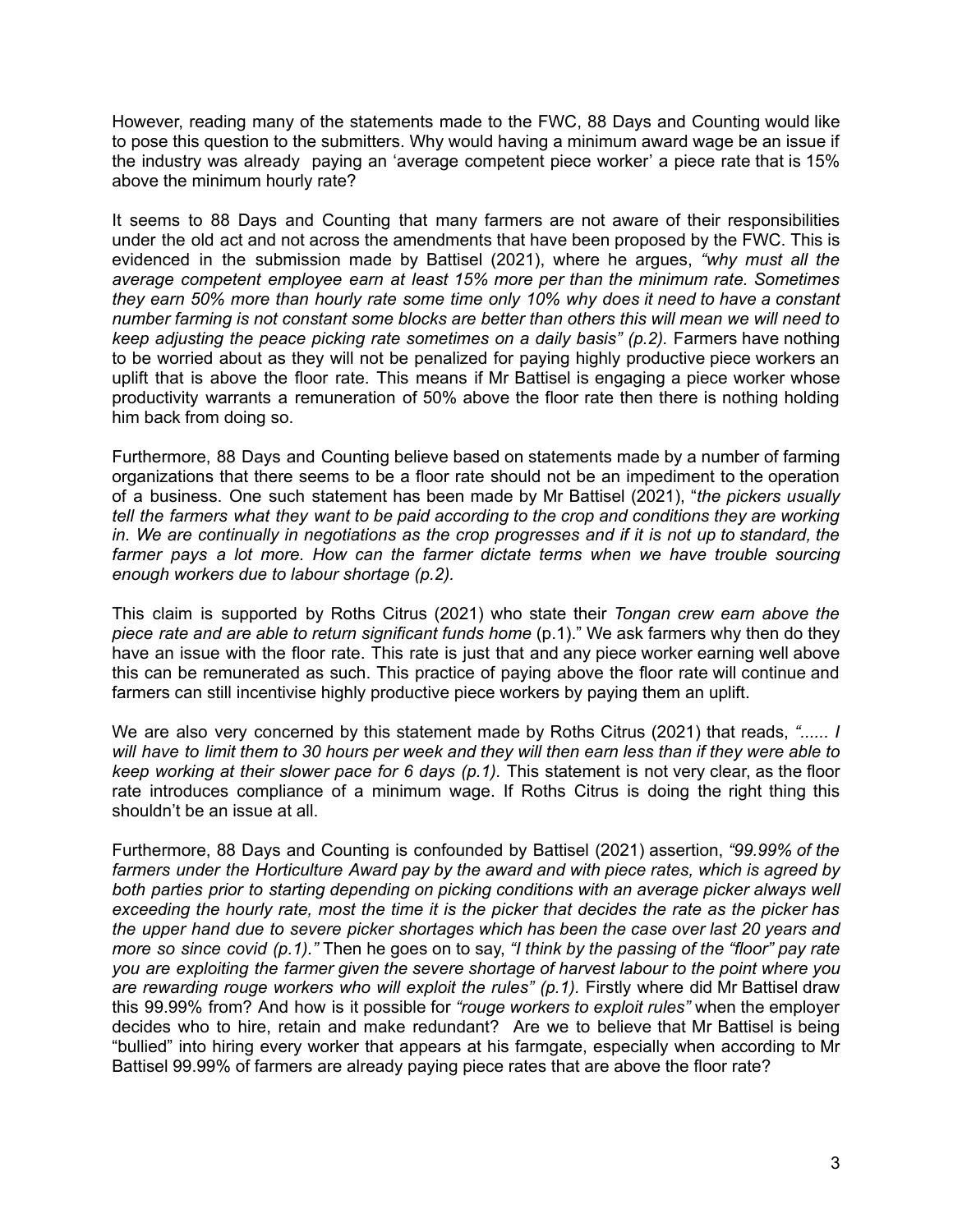88 Days and Counting believes that the above statement is yet another example of employers mitigating their financial responsibilities onto their employees. This is out of line with all other businesses in contemporary Australia. Like all businesses in Australia Mr Battisel's business operates in a competitive open market, which is subject to business risks and responsibilities such as offering a competitive pay rate to attract and retain competent workers in a tight labor market. It is not the employees responsibility to mitigate this risk for Mr Battisel via their wages.

We are also concerned by NFF's (2021) suggestion, *"the new provisions will significantly increase many farms' wage bill, which would have already been budgeted (through this harvest season) until the end of the 2021/22 financial year. Furthermore, the evidence shows that at present wages comprises about 30% to 50% of growers' overhead. Although not possible to* quantify with accuracy, it is safe to say that an increase in the wage bill will therefore have a *massive impact on the farm business. Again, farms will not be able to manage this in the short term."* We ask the NFF why would this be an issue at all if as they claim farmers are already paying average competent pieceworkers the correct piece rate which is supposed to be 15% above the minimum wage?

Additionally, 88 Days and Counting opposes Ai Group's amendment to the proposed clause number 15.2(e). Ai Group (2021) is arguing for the following, *"if an employer requests a pieceworker to perform any work in addition to the task for which they are being paid a piece rate, the pieceworker must be paid for that additional work at the hourly rate for the pieceworker (p.3)."* 88 Days and Counting believes if this amendment is accepted, farming organizations will utilize labor hire companies as a loophole to get around adequately paying piece workers for any additional work undertaken.

88 Days and Counting also recognises a power imbalance exists when the Department of Home Affairs stipulates that WHM are required to undertake rural, regional and remote work in order to extend their visas and stay in Australia. This means that farmers have all the power when engaging with WHM and can set whatever piece rate they want to as they are fully aware of this requirement. Furthermore, Pacific Islanders employed under the SWP are hired for a nine month period, so they are not able to easily walk off their jobs even if they are being exploited. Therefore, setting a floor rate will mean these workers go into a job having a better understanding of what they will be earning. This is also an issue with Australian citizens who are engaged in job seeker programs, pensions, and work for the dole as they too are being underpaid. There is a cohort of farmers who view Centrelink or pension benefits as a means for subsidizing their businesses and the wages they pay.

Finally, it is common knowledge that a large number of undocumented workers are engaged in the horticultural sector and it is estimated this could be as many as 60,000 to 100,000 workers (Azarias, 2021). Many of these workers are exploited and grossly underpaid, so a floor rate will go some way to eradicating the exploitation these workers experience within the horticulture sector.

## **AGE DISCRIMINATION**

The NSW Cherry Farmers Association (2021) submission states that, *"the implementation of the hourly rate of pay for fruit picking discriminates, particularly with regard to senior people who like to stay/work on farm, work to their own timeframe and capability, and enjoy the camp life on farm"* (p.3). This is very concerning and 88 Days and Counting would like to know if this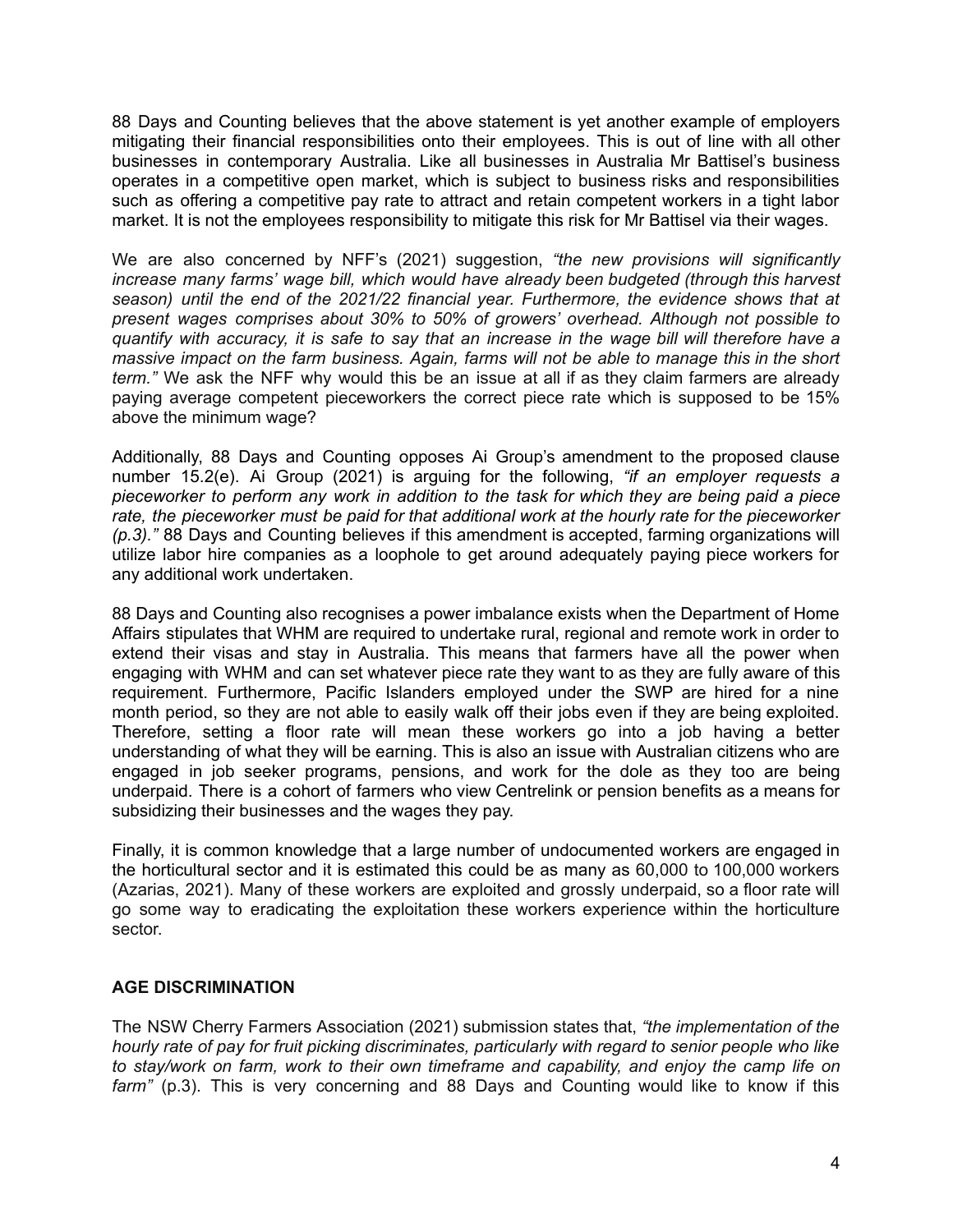underpayment of older piece workers is endemic in the horticulture industry. We believe that this is a form of age discrimination and entrenches ageism within our society.

The sad thing about the above statement is that it is not an isolated sentiment as the FGV shares this view. In this submission they state, *"people who were happily employed using pieceworker rates which totaled less than the hourly rate in the past will not be offered work. This could include …….. grey nomads who work to augment their income and help Aussie farmers"* (Fruit Growers Victoria, 2021). We would like to remind the NSW Cherry Farmers Association and Fruit Growers Victoria that refusing to hire employees based on their age is a form of age discrimination, our elderly citizens are entitled to have their time fairly remunerated for the hours they work, why are these employees not entitled to a minimum wage? And are these organisations openly admitting to discriminating against aged employees if a floor rate is introduced?

## **PIECEWORK RECORD**

88 Days and Counting agrees with both AWU's submission in relation to clauses 15.2(h) and 15.2(j)(i) and UWU's in relation to clause 15.2(j)(ii). These measures are very important as it means every piece worker engaged in farm work knows the floor rate they will be paid by a farmer prior to commencement of employment with them. This eliminates the uncertainty of how much money a piece worker will earn on any given hour or day. It also eliminates some of the financial stress experienced by piece workers who up until now have not been able to adequately undertake forward financial planning due to a substantial variation in piece rates between farms and even on one farm from one day to the next.

We also agree with UWU's arguments that these changes will better enable responsible unions and the Fair Work Ombudsman to enforce the correct pay (UWU, 2021) and entitlements of a piece worker.

## **RECRUITMENT, SELECTION & TRAINING**

88 Days and Counting is very concerned that there seems to be a wide misunderstanding of the responsibility of farming organizations to provide training and development to new piece workers and this can be evidenced in some of the submissions made to the FWC. We would also like to remind farming organizations that new pieceworkers engaged in training must be paid the floor rate (Fair Work Ombudsman, nd(b).

Therefore, we are very disappointed to read that some farming organizations do not seem to recognize that organizations have a responsibility to do this and that providing training would actually increase the productivity of their workers while reducing the incidences of accidents.

88 Days and Counting is concerned with the submission made by the Greater Shepparton Council (2021), which states, *"backpackers will also have difficulty entering this industry, traditionally many backpackers were seeking harvest work for the visa extension opportunities,* though if inexperienced they too will be less likely to be directly hired by a grower for the harvest *season (p. 2)."*

Furthermore, we urge the horticulture sector to adopt recruitment and selection practices that are aligned with the rest of contemporary Australia. This will require organizations to undertake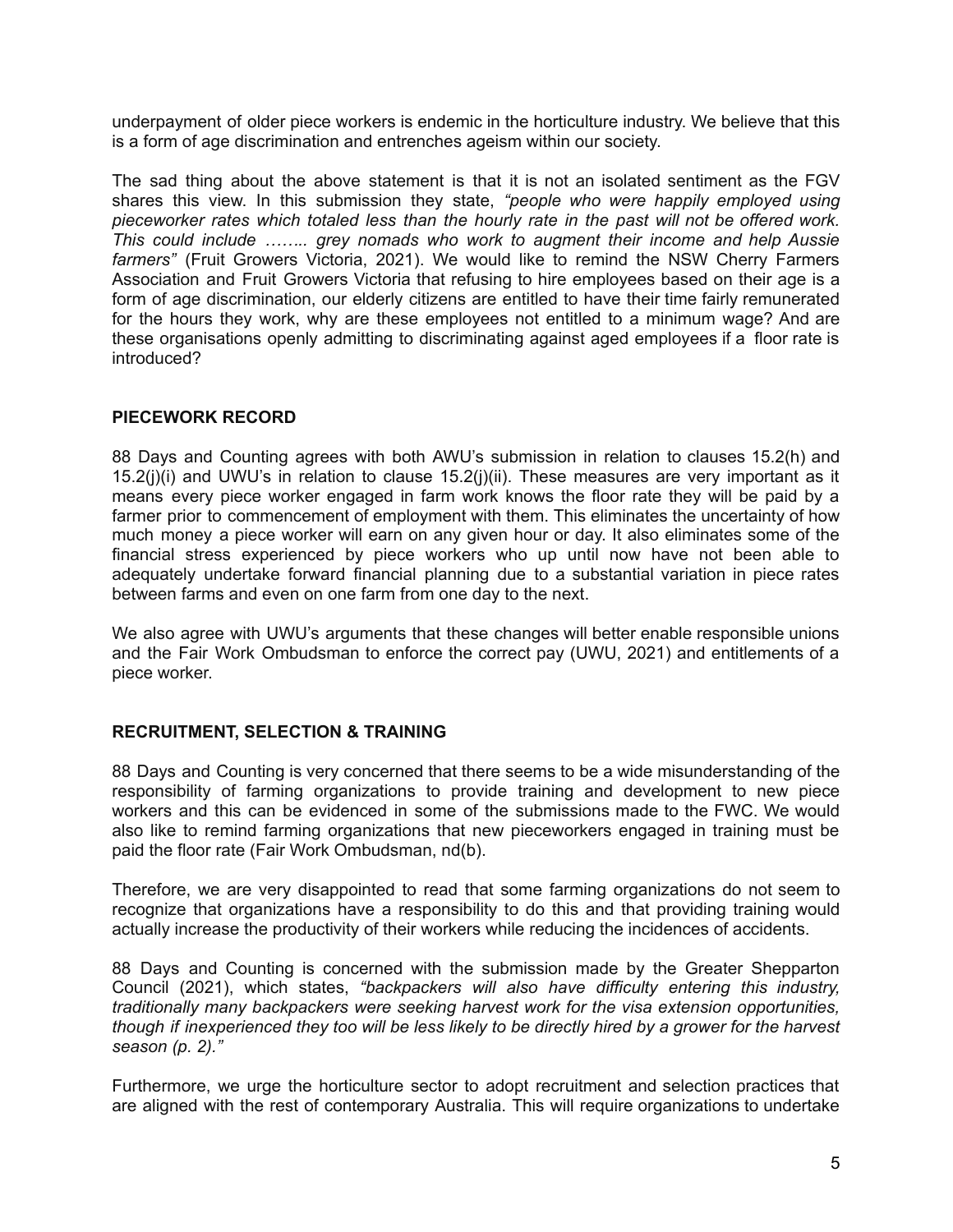a thorough review of the work that piece workers perform and ensure that there are realistic expectations of 'average competent workers'. We also believe it is important for farming organizations to use this information when undertaking proper recruitment and selection processes that enable them to adequately screen workers, and hire the best workers for the job.

We also urge organizations to provide piece workers with adequate and appropriate training so that both the piece worker and the organization benefits from the employer-employee relationship.

The above suggestions would address some of the issues put forward by submitters such as Roths Citrus (2021) which states, *"we currently have a couple of men who are not fast workers,* they realise this but still are grateful for the opportunity to work. As these men are part of the SWP we are required to give them an average of 30 hours per week. I am not able to lay them *off, because they do not make the piecework rate as I can't send them back to Tonga" (p.1).* We believe organizations like Roths Citrus have a responsibility to implement proper recruitment and selection processes and offer piece workers training to achieve productivity targets in a safe manner.

#### **MECHANIZATION**

What exactly does the FGV (2021) mean by, *"to change to mechanical assisted harvesting means a grower needs time to assess the business and access capital, time for machinery to be produced and delivered, and time for old styled orchards to be replaced"* (p. 2). Does this mean the industry has been holding off from automating because it has for decades had access to a vast pool of a very cheap labor force?

## **FWC COMMISSION DECISION TO BE BROUGHT FORWARD**

88 Days and Counting wholeheartedly supports Section 13 of the AWU's submission and Sections 22, 24, 26 and 27 of UWU's submission. Piece workers should not have to wait six months to finally be paid a living wage. This decision to implement the floor rate needs to be brought forward to 1 January 2022 from 1 July 2022 as per the Section 166(1) of the Fair Work Act 2009 (Cth) (FW Act).

It is inconceivable that in the twenty-first century farming organizations do not have in place adequate HR Systems that can be adapted at short notice. Therefore, we categorically oppose the following request by the Greater Shepparton Council (2021), *"the council supports the implementation of the pieceworker minimum floor rates to be introduced six (6) months after the final determination. This provides the horticulture industry the opportunity to prepare itself for this radical change to the way harvest occurs. Farm systems can be changed, training of supervisory staff undertaken, mechanisation can be implemented, agreements can be finalised with PALM and AgVisa supply countries, and customer supply agreements can reflect the changes and cost of production"* (p. 3).

## **CONCLUSION**

In conclusion, it seems farming organizations are cherry picking the data they wish to submit for their own benefit. We do not accept the suggestions made by certain farming groups as this is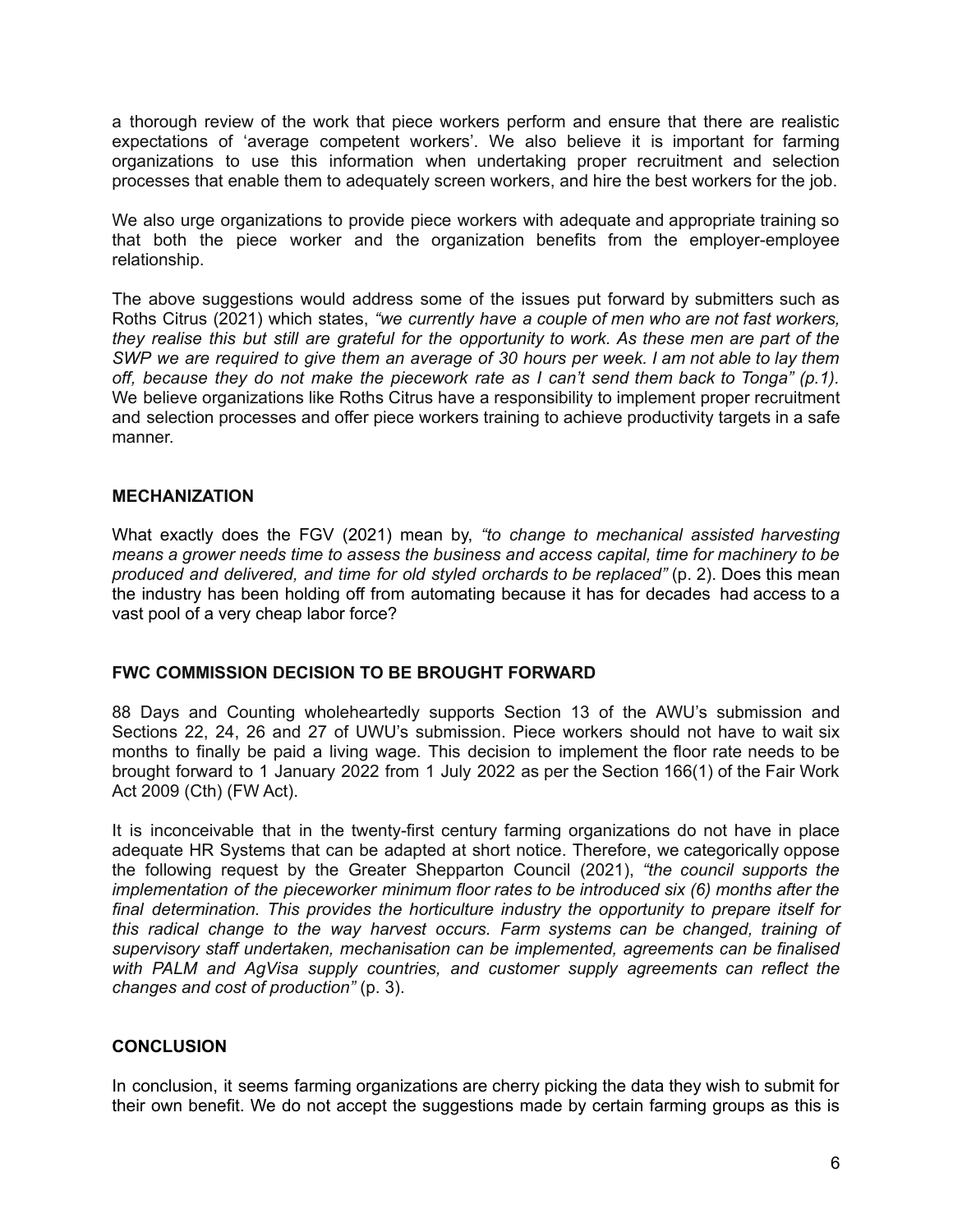simply just a reintroduction of the old award, we believe introducing a floor rate will remove barriers and close an exploitative loophole and insure employers are compliant paying their employees the correct piece rate with minimum wage. From the statements submitted by these farming groups it is evident that this clearly wasn't being complied with under the old award, and it could be inferred that the old award was being used to mitigate businesses responsibilities and this push financial risk onto piece workers. The old award was discriminatory to workers espcailly the elderly, working holiday makers and seasonal workers from the Pacific Islands. 88 Days and Counting supports the Australian Workers' Union's application to vary clause 15.2 of the pieceworker rates in the Horticulture Award 2020 under section 158 of the Fair Work Act 2009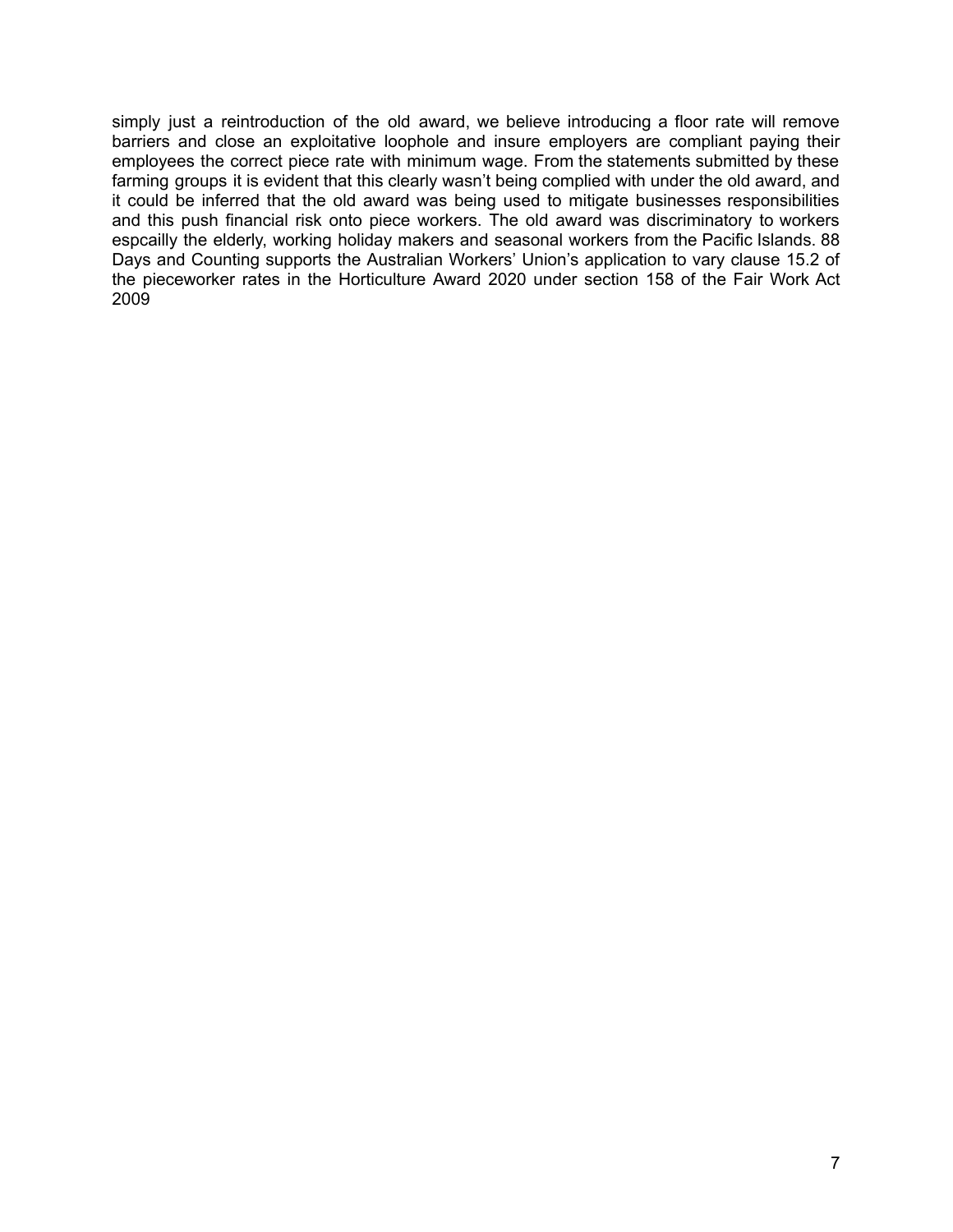# **REFERENCE LIST**

APHEDA, 2020, *Spotlight on: Exploitation of Seasonal Workers in Australia*, Date Accessed: 6 December 2021, Retrieved:

<https://www.apheda.org.au/exploitation-of-seasonal-workers-in-australia/>

Australian Fresh Produce Alliance, 2021, *AFPA's Submission Addressing the Draft Determination,* Date Accessed: 7 December 2021, Retrieved from: [https://www.fwc.gov.au/documents/documents/awardmod/variations/2020/am2020104-sub-afpa-](https://www.fwc.gov.au/documents/documents/awardmod/variations/2020/am2020104-sub-afpa-261121.pdf)[261121.pdf](https://www.fwc.gov.au/documents/documents/awardmod/variations/2020/am2020104-sub-afpa-261121.pdf)

Azarias, J 2021, 'Australia's Agriculture Must Seek Out the Right Skills to Boom,' *Financial Review,* Date Accessed: 15 August 2021, Retrieved from: [https://www.afr.com/policy/economy/australia-s-agriculture-must-seek-out-the-right-skills-to-boo](https://www.afr.com/policy/economy/australia-s-agriculture-must-seek-out-the-right-skills-to-boom-20210427-p57mwt) [m-20210427-p57mwt](https://www.afr.com/policy/economy/australia-s-agriculture-must-seek-out-the-right-skills-to-boom-20210427-p57mwt)

Battisel, F 2021, *Submission to Fair Work Commission,* Date Accessed: 6 December 2021, Retrieved from:

[https://www.fwc.gov.au/documents/documents/awardmod/variations/2020/am2020104-sub-fb-26](https://www.fwc.gov.au/documents/documents/awardmod/variations/2020/am2020104-sub-fb-261121.pdf) [1121.pdf](https://www.fwc.gov.au/documents/documents/awardmod/variations/2020/am2020104-sub-fb-261121.pdf)

Fair Work Ombudsman, nd(a), *Horticulture Showcase,* Date Accessed: 6 December 2021, retrieved from: <https://horticulture.fairwork.gov.au/pay-piecework-rates>

Fair Work Ombudsman, nd(b), *When a Person is Actually and Employee,* Date Accessed: 6 December 2021, Retrieved from: <https://www.fairwork.gov.au/starting-employment/unpaid-work#when-an-employee>

Fruit Growers Victoria, 2021, *Submission of Fruit Growers Victoria Limited regards the draft variation determination in [2021] FWCFB 5554,* Date Accessed: 7 December 2021, Retrieved from:

[https://www.fwc.gov.au/documents/documents/awardmod/variations/2020/am2020104-sub-fgv-2](https://www.fwc.gov.au/documents/documents/awardmod/variations/2020/am2020104-sub-fgv-261121.pdf) [61121.pdf](https://www.fwc.gov.au/documents/documents/awardmod/variations/2020/am2020104-sub-fgv-261121.pdf)

Greater Shepparton Council, 2021, *Submission Regarding Proposed Draft Changes to the Horticulture Award,* Date Accessed: 5 December 2021, REtrieved from: [https://www.fwc.gov.au/documents/documents/awardmod/variations/2020/am2020104-sub-gscc](https://www.fwc.gov.au/documents/documents/awardmod/variations/2020/am2020104-sub-gscc-261121.pdf) [-261121.pdf](https://www.fwc.gov.au/documents/documents/awardmod/variations/2020/am2020104-sub-gscc-261121.pdf)

Migrant Worker Centre, 2021, *Working for \$9 a Day: Wage Theft & Human Rights Abuses on Australian Farms,* Date Accessed: 30 August 2021, Retrieved from:

[https://www.unionsnsw.org.au/wp-content/uploads/2021/06/piece-rates-report.2-2.pdf?fbclid=Iw](https://www.unionsnsw.org.au/wp-content/uploads/2021/06/piece-rates-report.2-2.pdf?fbclid=IwAR1qToKJ5nkKLxbkwf4qPUZKVF1ix-K5lev4UZ2RmolizwynysyfAycvVbc) [AR1qToKJ5nkKLxbkwf4qPUZKVF1ix-K5lev4UZ2RmolizwynysyfAycvVbc](https://www.unionsnsw.org.au/wp-content/uploads/2021/06/piece-rates-report.2-2.pdf?fbclid=IwAR1qToKJ5nkKLxbkwf4qPUZKVF1ix-K5lev4UZ2RmolizwynysyfAycvVbc)

National Farmers Federation, 2021, *Application by the Australian Workers's Union in Respect of the MA000028 Horticulture Award,* Date Accessed: 5 December 2021, Retrieved from: [https://www.fwc.gov.au/documents/documents/awardmod/variations/2020/am2020104-sub-nff-2](https://www.fwc.gov.au/documents/documents/awardmod/variations/2020/am2020104-sub-nff-261121.pdf) [61121.pdf](https://www.fwc.gov.au/documents/documents/awardmod/variations/2020/am2020104-sub-nff-261121.pdf)

NSW Cherry Growers Association, 2021, *AM2020/104,* Date Accessed: 5 December 2021, Retrieved from: